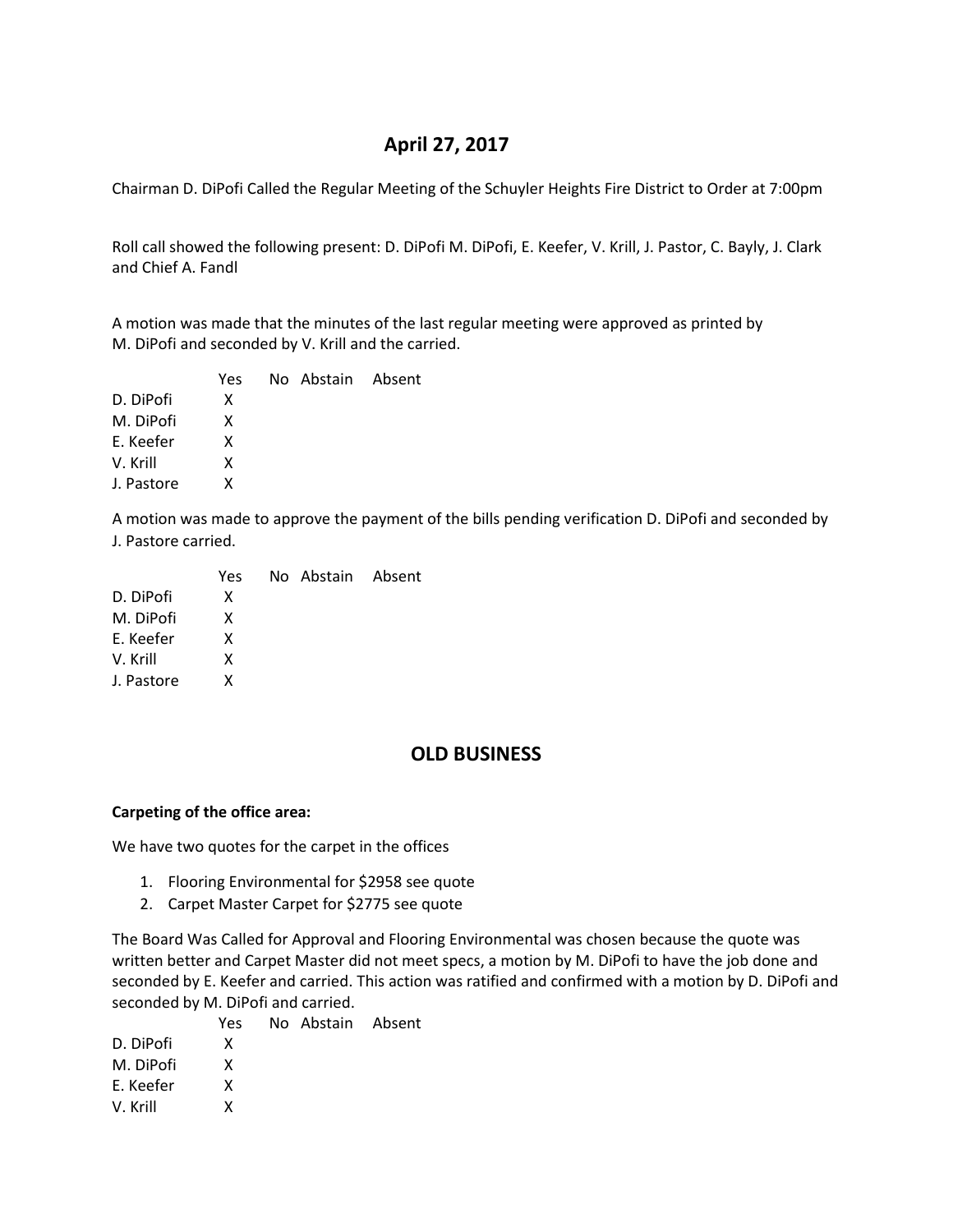J. Pastore X

### **New Cameras:**

A second bid was needed and has not been done yet, will put on hold until it is done.

### **The holding tank outback:**

M. DiPofi got a proposal from Greenwood construction to excavate the existing underground storage tank to expose a second cleanout and bill to ground level for the price of \$3480 see quote. He also called in Mcelligott T INC. plumber, he entered the tank and measured the inside and confirmed that the tank was only 1,500-gallon capacity and advised us that this point it would be senseless to open the second cleanout until it was absolutely necessary. There was not very much settlement on that side so water is still flowing through.

## **PROJECT 849 1st Street Watervliet, NY 12189**

**C.T. Male:**

### **Report from Rich Campagnola:**

See report enclose

## **CORRESPONDENCE**

The President of the Fire Company sent a bylaw change that was approved by the company on April 17, 2017 see attached letter and bylaw change for approval by the board. See attached bylaw change

A motion was made by J. Pastore to approve the bylaw change seconded by V. Krill and carried.

- Yes No Abstain Absent D. DiPofi X M. DiPofi X
- E. Keefer X
- 
- V. Krill X
- J. Pastore X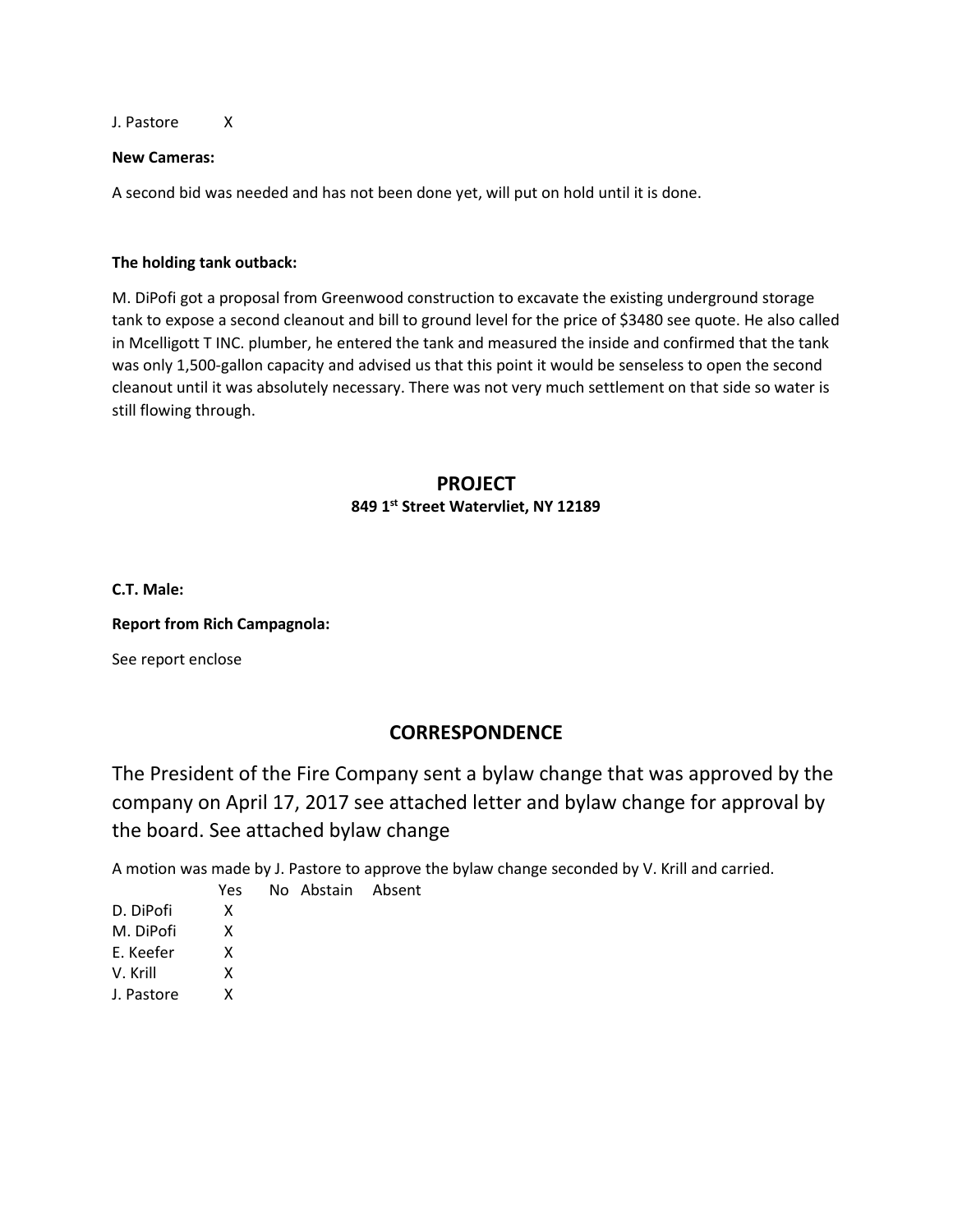Chief Fandl sent a Gmail to add to the drill schedule for district records per the chairman requesting a mutual aid thermal imaging structure fire drill at the training facilities on February 12 at 1 PM it is for information only.

## **NEW BUSINESS**

I have a quote from Alpine software for an inventory bar code reader see quote for \$245. A motion was made by M. DiPofi to purchase and seconded by E. Keefer and carried.

No Abstain Absent

|            | Υρς |
|------------|-----|
| D. DiPofi  | x   |
| M. DiPofi  | x   |
| F. Keefer  | x   |
| V. Krill   | x   |
| J. Pastore | x   |
|            |     |

I have a quote from metal craft for barcode labels which is where we have purchased other barcode labels from for two quantities 50 count \$455.45 or 1000 count \$599.70

A motion was made by M. DiPofi to purchase 1000 count seconded by E. Keefer and carried.

|            | Yes | No Abstain Absent |  |
|------------|-----|-------------------|--|
| D. DiPofi  | x   |                   |  |
| M. DiPofi  | x   |                   |  |
| E. Keefer  | x   |                   |  |
| V. Krill   | x   |                   |  |
| J. Pastore | x   |                   |  |
|            |     |                   |  |

# **Information on the broken Pella window from the lounge:**

M. DiPofi called the pella dealer from Rensselaer for repair of the window after trying a few other window repair businesses. A technician by the name of Rich Sayword came to the firehouse to pick up the window and give us an estimate which is enclose for a total of \$299.60 which includes four screens that are missing placing the broken window and hardware. M. DiPofi gave Rich the okay to do the repair.

## **CHIEF'S REPORT**

#### **See enclose report given by Chief A. Fandl:**

Rescue 8 information about the failure of its annual pump test is in my packet of estimates. I do believe that the repairs of the pump so it will pass will be at least \$10,000.

A motion was made by M. DiPofi to get the rescue repair seconded by D. DiPofi and carried.

D. DiPofi X

M. DiPofi X

E. Keefer X

V. Krill X

J. Pastore X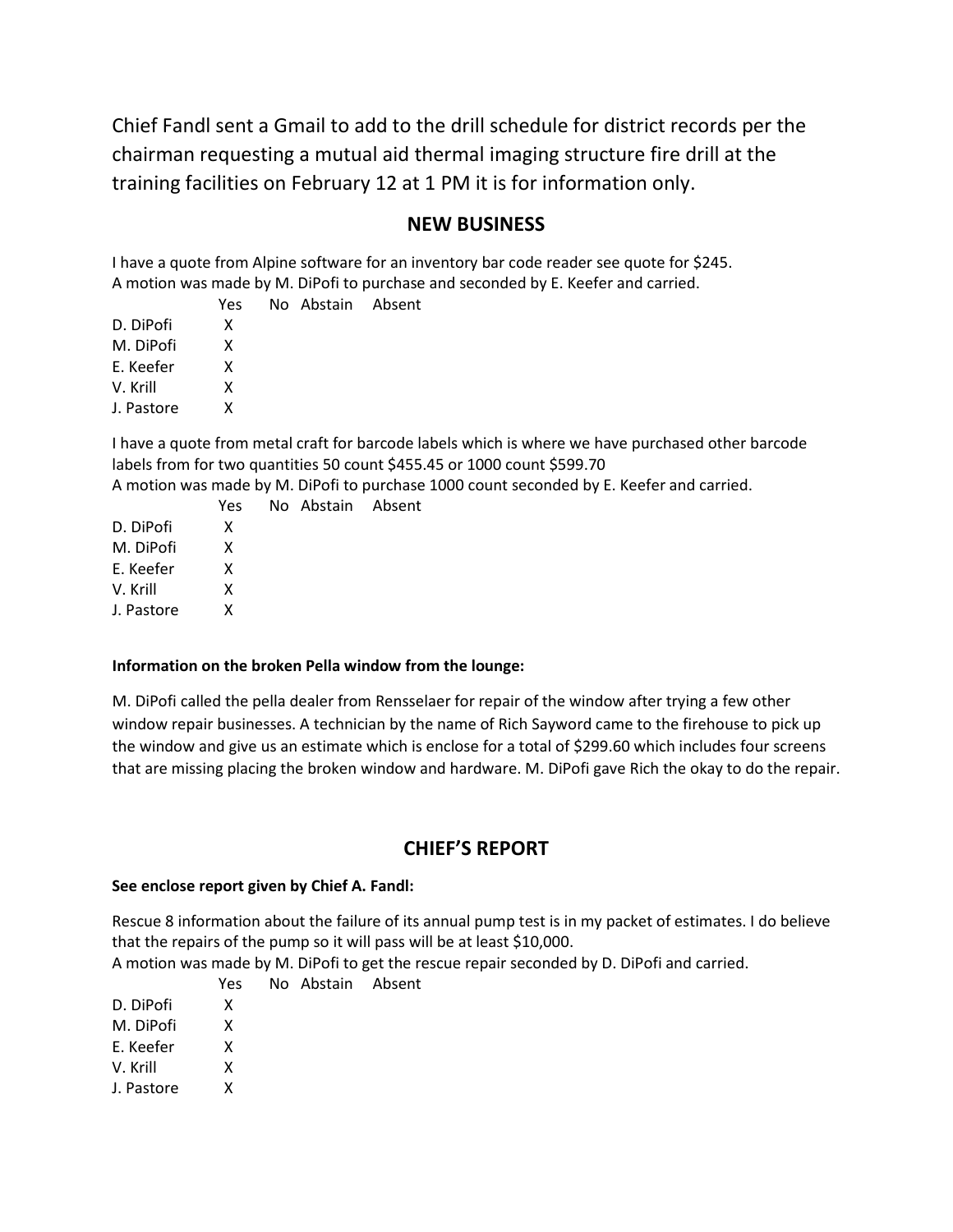Truck 8 results are in my report.

On the lifepak there is a quote for batteries. A motion was made by J. Pastore to put into the budget for 2018 for \$7000 so we can start replacing them seconded by M. DiPofi.

|            | Yes |
|------------|-----|
| D. DiPofi  | x   |
| M. DiPofi  | x   |
| F. Keefer  | x   |
| V. Krill   | x   |
| J. Pastore | x   |
|            |     |

I am responding/CAD fax line I would like our IT guy to good in touch with 1<sup>st</sup> Assistant Chief Ken about moving a computer out in the radio room and start using I am responding instead of the CAD rip and run and then we can discontinue that fax line. A discussion followed in the decision was to proceed with that thought.

I have a list of two items to be purchased quotes or in my report. A motion was made by M. DiPofi seconded by V. Krill to order all the items

No Abstain Absent

No Abstain Absent

|            | Yes |
|------------|-----|
| D. DiPofi  | x   |
| M. DiPofi  | x   |
| E. Keefer  | x   |
| V. Krill   | x   |
| J. Pastore | x   |

I would like to know if the board still wants to start a committee on a new rescue replace the present 1C and it is over 20 years old

A motion was made by M. DiPofi to start a committee with the five commissioners, the Chiefs and anyone else he chooses seconded by E. Keefer and carried

|            | Yes | No Abstain Absent |  |
|------------|-----|-------------------|--|
| D. DiPofi  | x   |                   |  |
| M. DiPofi  | x   |                   |  |
| E. Keefer  | x   |                   |  |
| V. Krill   | x   |                   |  |
| J. Pastore | x   |                   |  |
|            |     |                   |  |

I have got the report of the ISO Audit which seems we got about the same score as we did five years ago. The next inspection should be and 5 to 7 years from now.

I was asked by J. DiPofi to see if we could remove one of the ballads across the street so it would be easier to get fire please from across the street. She Fandl said he just thought about moving the fire police vehicle to the back of the building and put the squad where the fire police vehicle is.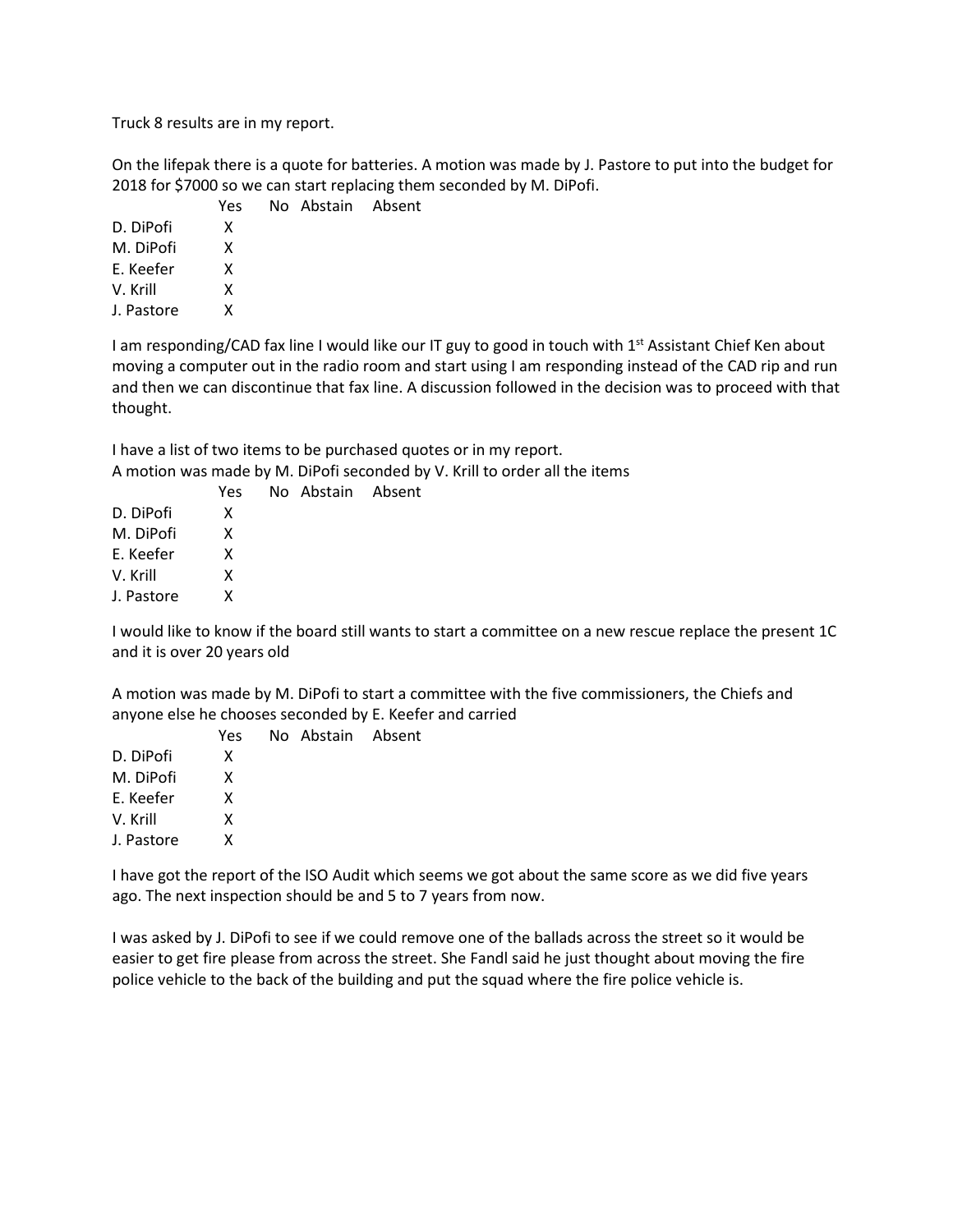# **REPORTS**

**V. Krill:** Nothing at this time

### **M. DiPofi:**

I would like to borrow the pop-up tents, grills, coolers and six tables for Lake George for the weekend of June  $16<sup>th</sup>$  through the  $18<sup>th</sup>$ 

A motion was made by E. Keefer to allow the use of the items seconded by V. Krill carried.

Absent

|            | Yes | No Abstain |
|------------|-----|------------|
| D. DiPofi  | x   |            |
| M. DiPofi  | x   |            |
| E. Keefer  | x   |            |
| V. Krill   | x   |            |
| J. Pastore | x   |            |
|            |     |            |

I have been asked to inform you that C. Scully went next door to Streck's to ask permission for the use of the backyard by putting in some horseshoe pits, he was given the okay.

Information only we have set up a schedule for pumping out the tanks once a month during the winter months and by phone call any other time of the year.

### **E. Keefer:**

I contacted Alpine software and spoke with the tech on the progress bar programs we purchased, on the Key Fob Insulation they have received a hardware and start in the program of the hardware and once everything is done with them they will be shipped to us for installation. With the Truck Checks App. The programming is done, but when I tried using it they forgot to turn on a few points and when that is done they will email me to check it out so we can get it up and run.

I have received both desk chairs for the officer's office.

### **J. Pastore:**

At a class at turning stone they talked about a 501C3 could Jack please explain to me about this. J. Clark stated that this was for a fire company in the district could not participate in it a discussion followed and J. Pastore was satisfied.

### **D. DiPofi:**

Is there a time frame on when the carpet will be done in the office area? M. DiPofi stated they did not have one at the present time.

I have received an email J. Clark on updating the Student Firefighter Policy, this will be tabled until next month so everyone can read the email.

**C. Bayly:** Nothing at this time